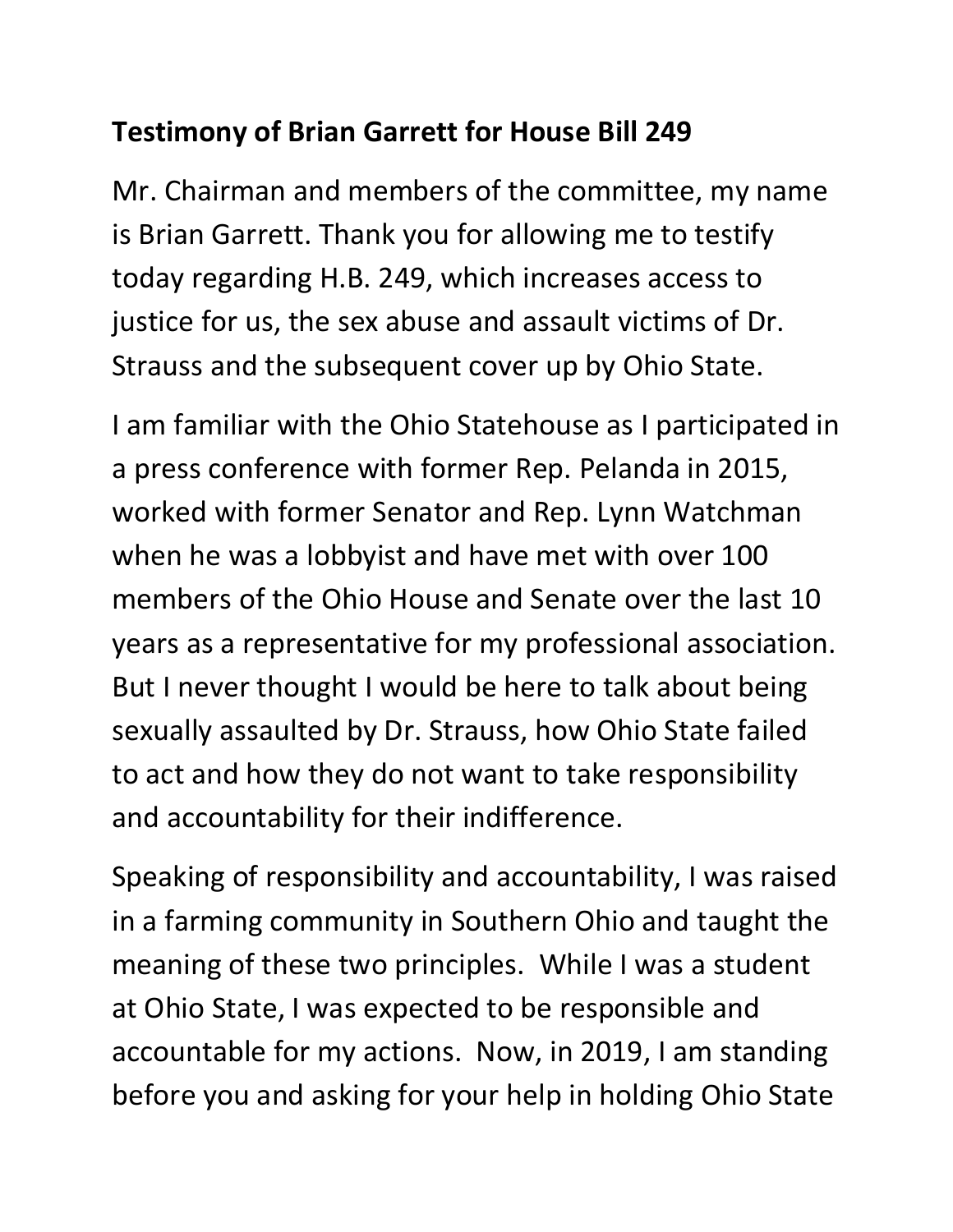accountable and responsible, the same institution that expected me to act in this manner as a student. This is the most clear and concrete example of hypocrisy.

In 1996, Dr. Strauss recruited me to work in his off campus clinic while I was a student at Ohio State. He did this on the Ohio State campus at Larkin's Hall. He wanted me to work as administrative staff at his Men's Clinics of America at 1350 West  $5<sup>th</sup>$  Avenue. There, he would treat students and athletes after hours as he told us he was already working on campus at the student health clinic and for the sports teams. He even ran ads in the student run newspaper:



Little did we know that this was all a lie. And now we know that OSU knew about his abuse and covered it up.

Ironically, he was placed on administrative leave just months prior to my sexual assault.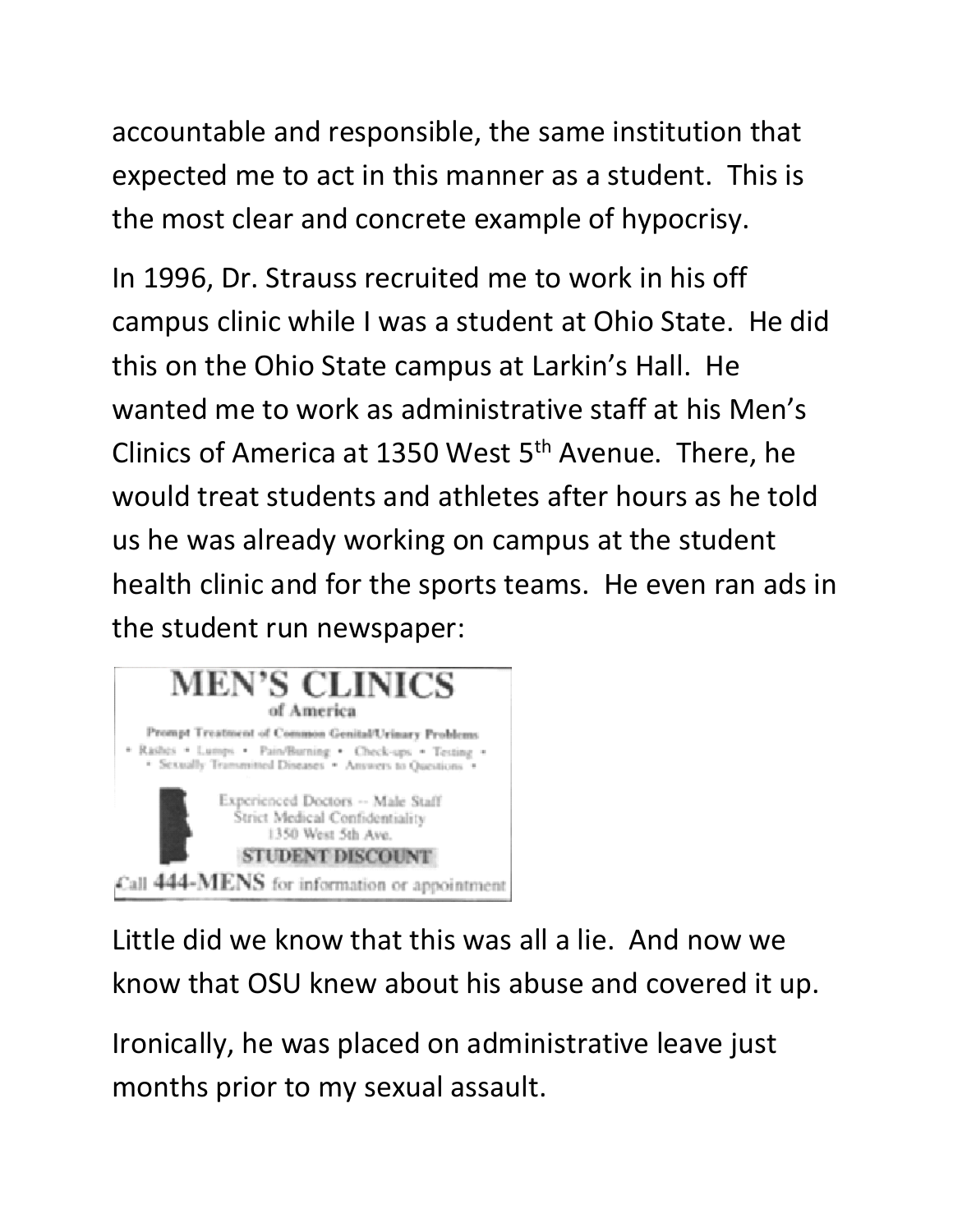### Per the Perkins Coie Report:

### After talking with Mary Daniels and Mark Ringer, Dr. Strauss Action: was placed on indefinite administrative leave as of January 8. 1996, pending an investigation of this complaint.

# And Ohio State officials knew he was starting the office campus clinic:

#### D. Strauss' Off-Campus Private Men's Clinic

In September 1996—within a few weeks of Strauss' removal as a University physician— Strauss opened an off-campus private "men's clinic" in Columbus that purported to specialize in sexually transmitted diseases and urological issues. Prior to opening the clinic, in mid-July 1996, Strauss received assurances from the Associate Vice President of Health Sciences and Academic Affairs that there would be no issue with Strauss engaging in part-time private medical practice while retaining his tenured faculty position at the University. The Associate Vice President was aware, at the time he provided these assurances to Strauss, that Strauss was being investigated by Student Affairs following a complaint brought against Strauss by a student-patient.

Strauss employed OSU nursing students at the private clinic, advertised for the clinic in OSU's student newspaper of record (The Lantern) with the promise of a "student discount," and encouraged OSU student-athletes to come to his private clinic for treatment. Strauss continued to commit acts of sexual abuse on the student-patients he treated at his private clinic.

So I ask "Would you, as legislators, be allowed to roam the halls of the Ohio Statehouse and run political ads in the Statehouse paper if you were on administrative leave? Would you still be able to practice politics just down the street? Would you be given an "Excellent" rating on your performance evaluation? Would you still be able to retire and be given emeritus status if you committed these heinous acts?" The answer is NO. The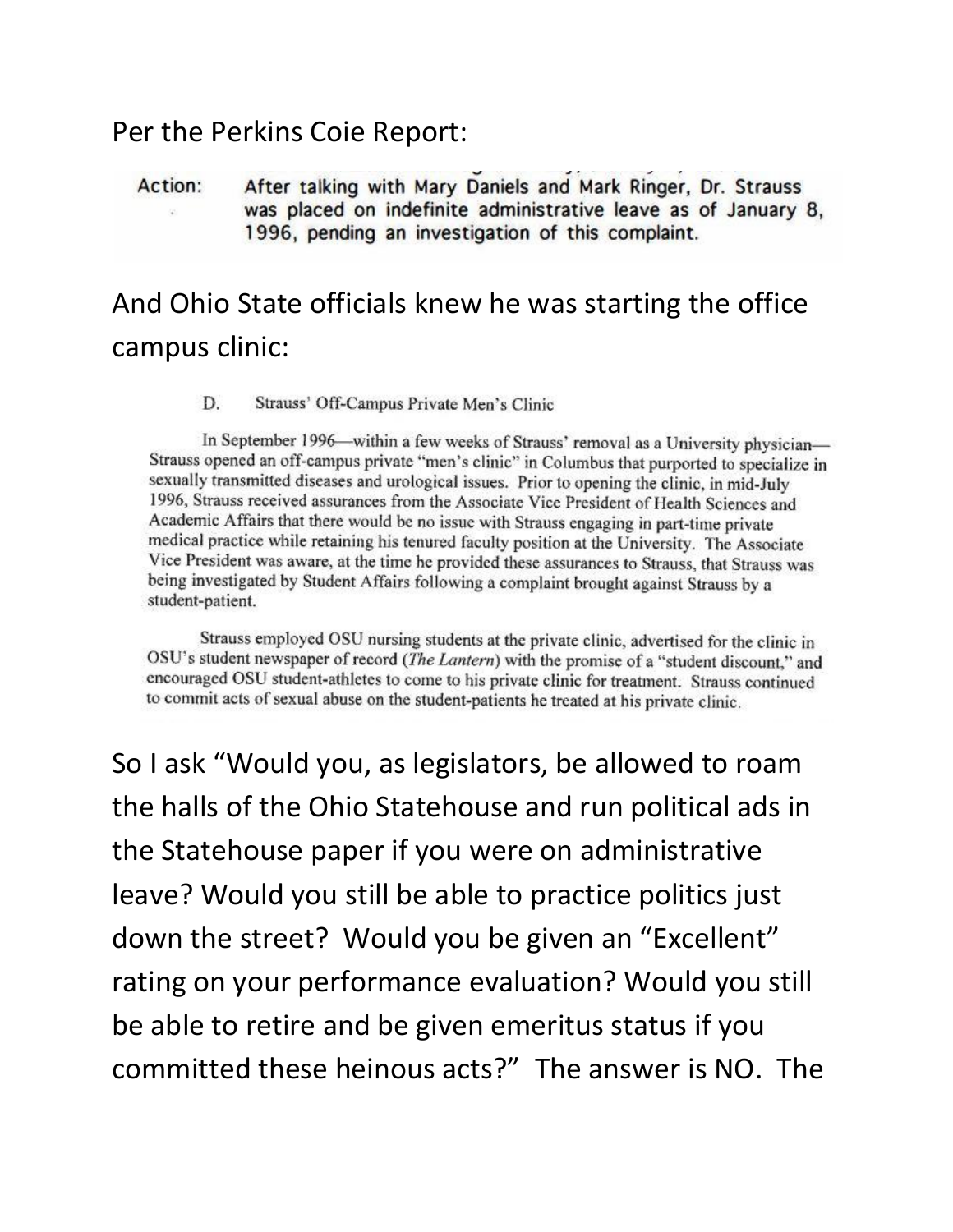members of the Ohio legislature know what to do when a person has committed acts that are heinous and against the law. You would not have let this happen. Ohio State did let it happen and was completely indifferent! This is the anatomy of their cover up!

I was sexually assaulted by Dr. Strauss in his off campus medical office. He was supposed to be examining me for heart burn. Within minutes, he pulled my pants down around my ankles. I froze as he attempted to masturbate me without gloves. When I did not get aroused, he asked "Doesn't this thing work?" That same day while working as an administrative person in his office, he requested that I stand in and watch an exam. He masturbated the student with no gloves on. He asked me to come closer while he was doing it. Finally, when the student ejaculated, he asked me to go down the hall and get paper towels to clean him up. I was forced to witness him sexually assault another student under the guise of medical care. I left the clinic that evening and never went back.

Shortly after this, I experienced panic attacks where I would get an aura while recalling these experiences. My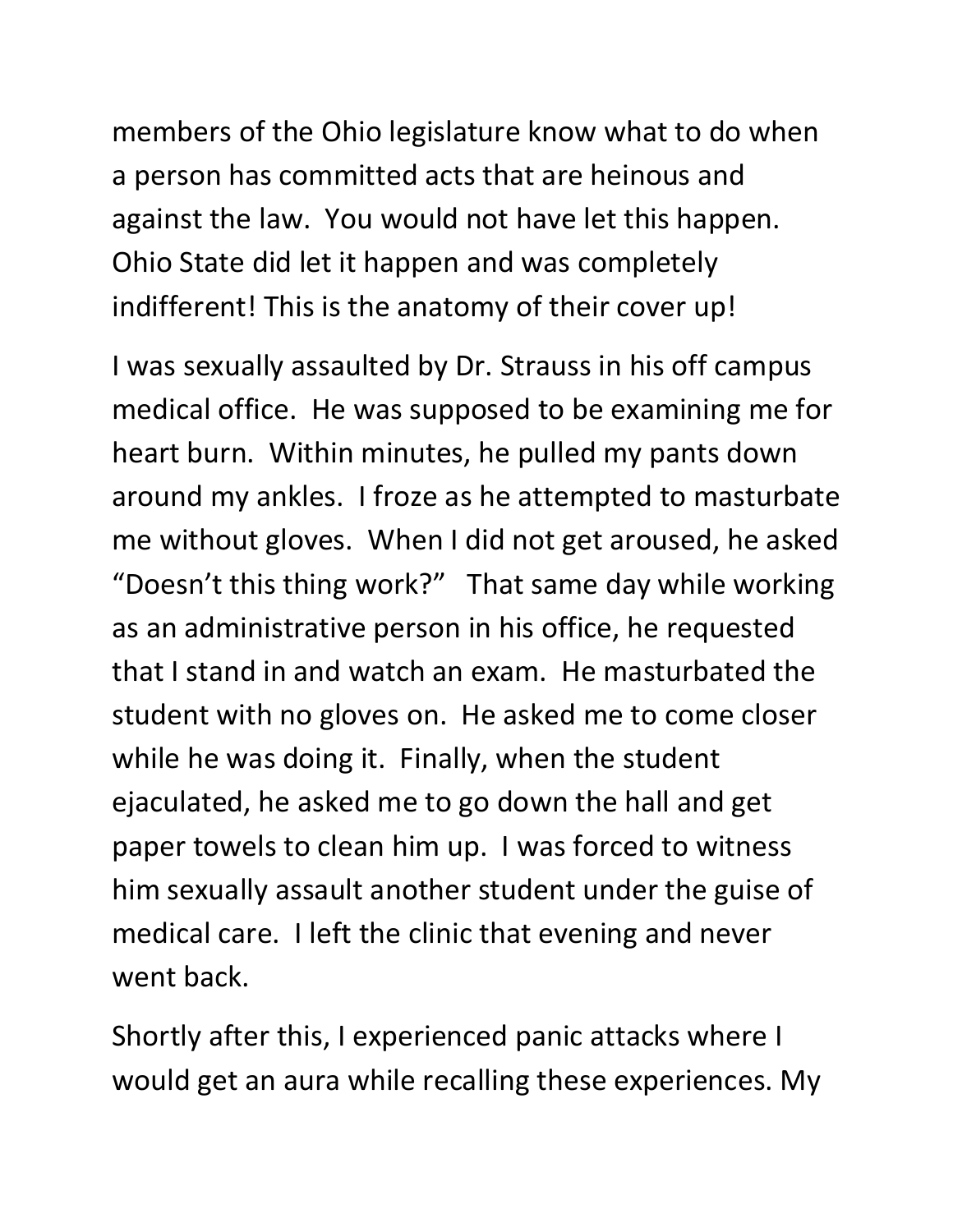face and arms would go numb and my vision blurred. I even had one panic attack while being intimate with my wife as it brought back horrible memories of his sexual assault. I was treated for this by Drs. Herwig and Bridger on Bethel Road. I even had an MRI to rule out other issues. Dr. Bridger placed me on medication for anxiety. I kept the horrific acts to myself for the next 20 years. I was afraid that Dr. Strauss would impact my ability to get into graduate school at Ohio State and keep me from getting a job there.

On Memorial Day of last year, a friend showed me a news article with his picture. I immediately become nauseated when I saw his face. For the next 3-4 months, I relived the experience, unable to sleep at night, becoming increasingly anxious, taking naps every day after work and began to develop severe trust issues. As I found out the extent of Ohio State's cover up, my anxiety, trust issues and lack of sleep worsened. I went to counseling on a frequent basis. I started avoiding social situations, began to isolate myself, stopped by MBA program, my job performance suffered, stopped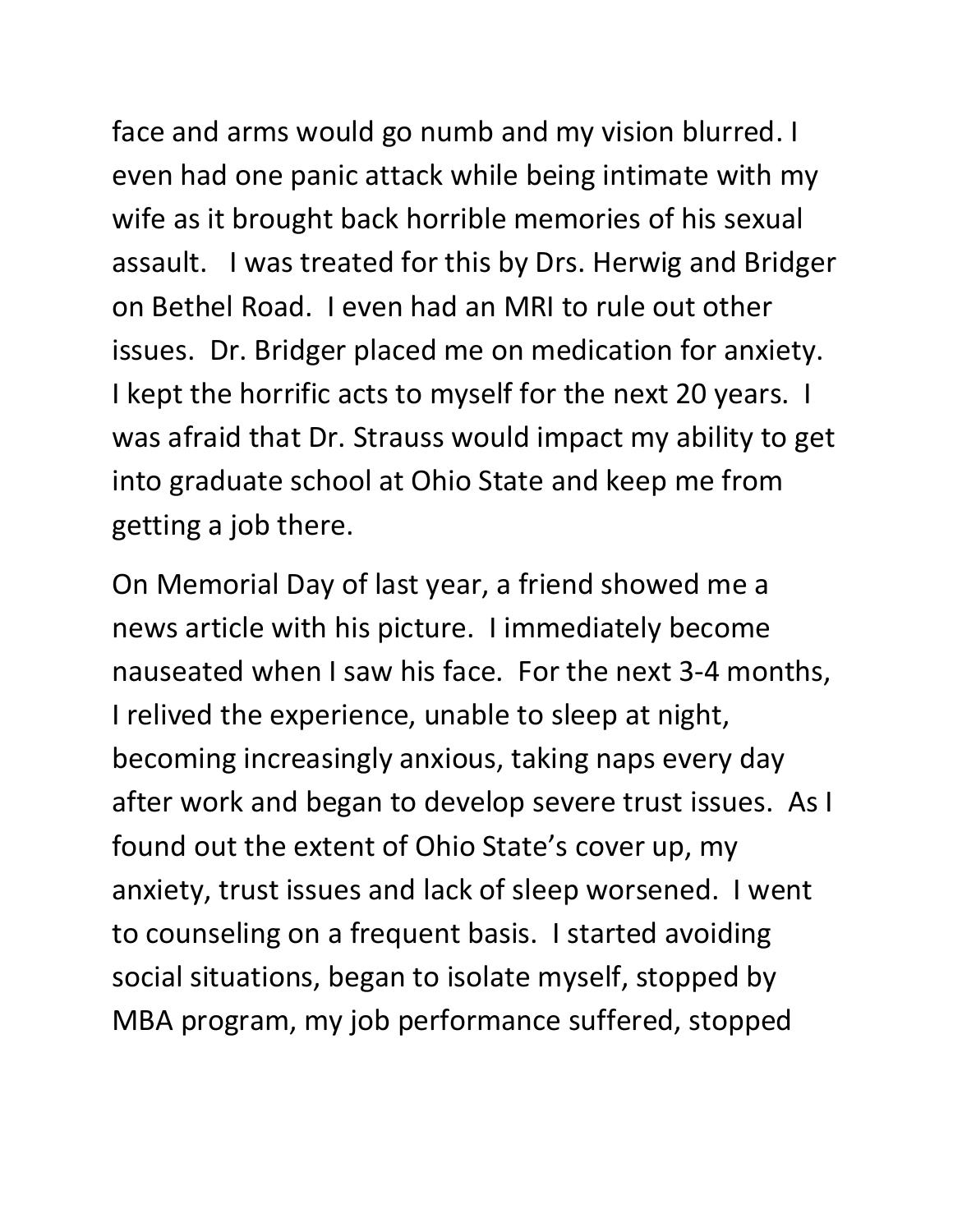being a head coach for my kid's teams and my family dynamics suffered.

After a year of counseling, I was not getting better, mostly because of Ohio State's hypocrisy and failure to be accountable to the victims. After Ohio State blew us off at the June mediation session, I started on three medications. I now take one just to sleep through the night, one for anxiety to prevent social isolation and avoidance and one for my autoimmune disease (that I had previously controlled with diet and exercise) that was out of control and causing pain and severe fatigue. The part that is irritating is that this medication has the known side effect of cancer but is the only drug that now controls this disease due to the stress Ohio State is inflicting on me.

Ohio State is now only interested in doing PR to get headlines to deflect and distract everyone from their lack of responsibility and accountability. A major example is their scam announcement of a Task Force on Sexual Assault. They announced this "Task Force" back in May but have yet to announce any details of its members or its functions. No survivors of Dr. Strauss have been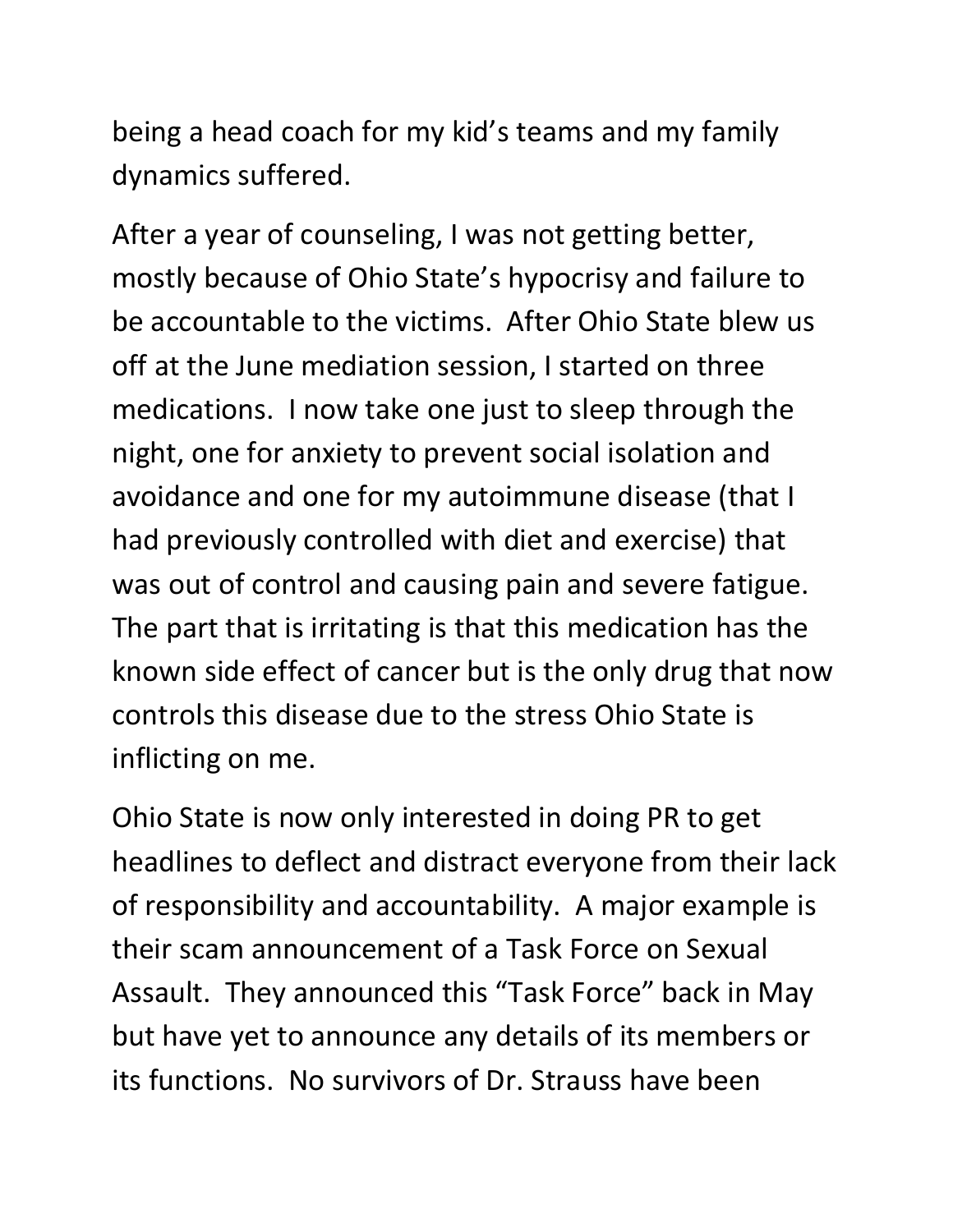asked to be on this "task force". In addition, it was report that their now disbanded sexual assault unit failed to report over 50 potential crimes to the police per media reports.

Yet, during this same time, Governor Dewine announced a task force to investigate the Ohio Medical Board, conducted a thorough investigation and released its findings. What does this say about Ohio State's intentions? It is all just a PR scam! There is no substance behind anything that they are doing for us or any current victim of sexual assault on the OSU campus.

The only ethical and moral choice you have is to support House Bill 249 and vote it out of Committee to the House floor. Any other choice only aids the continued cover up and deflection by Ohio State. If Ohio State is able to get away with their indifference and unethical, immoral behavior, this will only open the path for other institutions to use Ohio State's playbook. The play is that you can report sexual assault all you want (even in writing) but we just have to wait two years or more to investigate, call the police or let anyone know, then we will be absolved of all accountability and responsibility